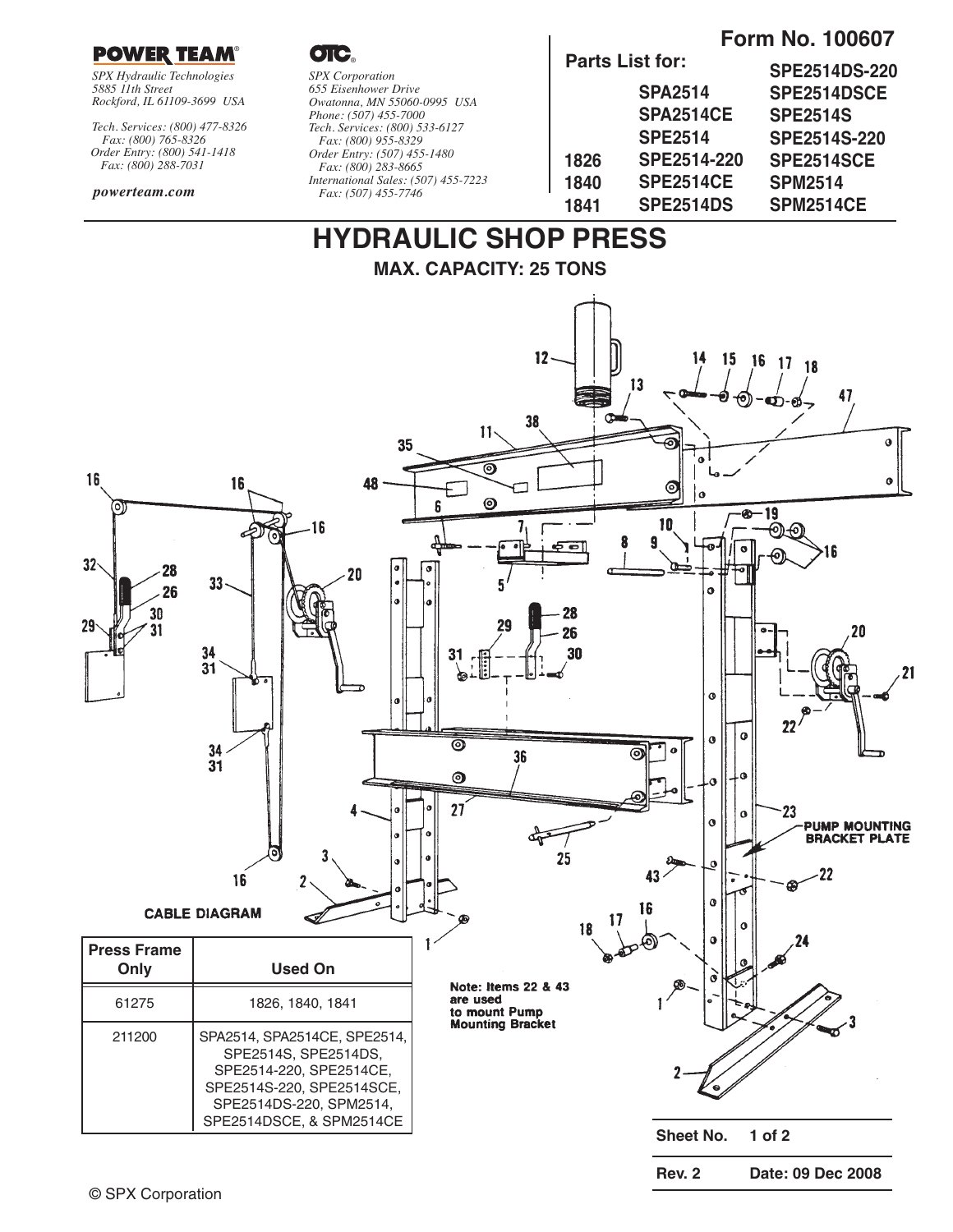| Item           | Part          | No.            |                                                            | Item | Part      | No.            |                                                               |
|----------------|---------------|----------------|------------------------------------------------------------|------|-----------|----------------|---------------------------------------------------------------|
| No.            | No.           | Req'd          | <b>Description</b>                                         | No.  | No.       | Req'd          | <b>Description</b>                                            |
| 1              | 10208         | 4              | Hex Nut (1/2-18 UNC)                                       | 27   | 51510OR9  | 1              | Lower Bolster (For SPA2514,                                   |
| $\sqrt{2}$     | 304485        | $\overline{2}$ | Foot Angle                                                 |      |           |                | SPE2514, SPE2514-220, SPE2514CE,                              |
| 3              | 10080         | 4              | Hex Hd. Cap Screw                                          |      |           |                | SPE2514DS, SPE2514DS-220,<br>SPE2514S, SPE2514S-220,          |
|                |               |                | (1/2-13 UNC x 1-1/4 lg.)                                   |      |           |                | SPE2514SCE, SPM2514, SPM2514CE,                               |
| 4              | 42462         | 1              | L.H. Upright                                               |      |           |                | SPA2514CE, & SPE2514DSCE)                                     |
| 5              | 42412         | 1              | Ram Mounting Plate (For all                                |      | 51510-BL2 | 1              | Lower Bolster (For 1826, 1840, &                              |
|                |               |                | except SPE2514DS,                                          |      |           |                | 1841)                                                         |
|                | 43560         | 1              | SPE2514DS-220, & SPE2514DSCE)<br>Ram Mounting Plate (For   | 28   | 17241     | 1              | <b>Handle Grip</b>                                            |
|                |               |                | SPE2514DS, SPE2514DS-220, &                                | 29   | 201929    | 1              | <b>Cable Adjusting Strap</b>                                  |
|                |               |                | SPE2514DSCE)                                               | 30   | 10017     | $\overline{c}$ | Hex Hd. Cap Screw                                             |
| 6              | 25825         | 1              | <b>Adjusting Screw</b>                                     |      |           |                | (1/4-20 UNC x 1" lg.)                                         |
| $\overline{7}$ | 10611         | 3              | Roll Pin (3/8 dia. x 1-1/2 lg.)                            | 31   | 12809     | 4              | Locknut (1/4-20 UNC)                                          |
| 8              | 202469        | 1              | <b>Pulley Axle</b>                                         | 32   | 202473    | 1              | Press Cable                                                   |
| 9              | 16654         | 1              | Clevis Pin                                                 | 33   | 204728    | 1              | <b>Winch Cable</b>                                            |
| 10             | 10472         | 1              | <b>Cotter Pin</b>                                          | 34   | 10019     | 2              | Cap Screw (1/4-20 UNC x 1-1/4 lg.)                            |
| 11             | 32578OR9      | 1              | Upper Front Bolster (For SPA2514,                          | 35   | 206043    | 1              | <b>Instruction Decal</b>                                      |
|                |               |                | SPE2514, SPE2514-220, SPE2514CE,                           | 36   | 46896     | 1              | <b>Warning Decal</b>                                          |
|                |               |                | SPE2514DS, SPE2514DS-220,                                  | 38   | 36584     | 1              | Trade Name Decal (For SPA2514,                                |
|                |               |                | SPE2514S, SPE2514S-220,<br>SPE2514SCE, SPM2514, SPM2514CE, |      |           |                | SPE2514, SPE2514-220, SPE2514CE,<br>SPE2514DS, SPE2514DS-220, |
|                |               |                | SPA2514CE, & SPE2514DSCE)                                  |      |           |                | SPE2514S, SPE2514S-220,                                       |
|                | 32578-BL2     | 1              | Upper Front Bolster (For 1826,                             |      |           |                | SPE2514SCE, SPM2514, SPM2514CE,                               |
|                |               |                | 1840, & 1841)                                              |      |           |                | SPA2514CE, & SPE2514DSCE)                                     |
| 12             | 52025         | 1              | Single-acting Cylinder                                     |      | 14601     | 1              | Trade Name Decal (For 1826,<br>1840, &1841)                   |
|                |               |                | (For all except SPE2514DS,                                 | 43   | 10189     | $\overline{c}$ | Flat Hd. Machine Screw (For all                               |
|                |               |                | SPE2514DS-220, & SPE2514DSCE;<br>See Form No. 101490)      |      |           |                | except 1840 & SPA2514)                                        |
|                | <b>RD2514</b> | 1              | Double-acting Cylinder (For                                | 47   | 33335OR9  | 1              | Upper Rear Bolster (For SPA2514,                              |
|                |               |                | SPE2514DS, SPE2514DS-220, &                                |      |           |                | SPE2514, SPE2514-220, SPE2514CE,                              |
|                |               |                | SPE2514DSCE;                                               |      |           |                | SPE2514DS, SPE2514DS-220,                                     |
|                |               |                | See Form No. 100307)                                       |      |           |                | SPE2514S, SPE2514S-220,<br>SPE2514SCE, SPM2514, SPM2514CE,    |
| 13             | 12687         | 8              | Hex Hd. Cap Screw                                          |      |           |                | SPA2514CE, & SPE2514DSCE)                                     |
|                | 12896         |                | (7/8-9 UNC x 2-1/4 lg.)                                    |      | 33335-BL2 | 1              | Upper Rear Bolster (For 1826,                                 |
| 14             |               | 1              | Hex Hd. Cap Screw                                          |      |           |                | 1840, & 1841)                                                 |
|                | 12004         |                | (1/2-13 UNC x 2-1/4 lg.)                                   | 48   | 14401     | 1              | Open Throat Decal (For 1826,                                  |
| 15<br>16       | 16653         | 1<br>5         | SAE Washer (1/2" bolt)                                     |      |           |                | 1840, & 1841)                                                 |
| 17             | 202468        | $\overline{c}$ | Pulley<br>Spacer                                           |      |           |                | PARTS INCLUDED BUT NOT SHOWN                                  |
| 18             | 15013         | 2              | Locknut (1/2-13 UNC)                                       |      | 216703    | $\mathbf{1}$   | Made in USA Decal (For 1826,                                  |
| 19             | 10219         | 8              | Hex Nut (7/8-9 UNC)                                        |      |           |                | 1840, & 1841)                                                 |
| 20             | 18895-1       | 1.             | Winch                                                      |      | 216819    | 1.             | Made in USA Decal (For SPA2514,                               |
| 21             | 10049         | 3              | Hex Hd. Cap Screw                                          |      |           |                | SPE2514, SPE2514-220, SPE2514CE,                              |
|                |               |                | (3/8-16 UNC x 1" lg.)                                      |      |           |                | SPE2514DS, SPE2514DS-220,                                     |
| 22             | 10204         | 5              | Hex Nut (3/8-16 UNC; For all except                        |      |           |                | SPE2514S, SPE2514S-220,                                       |
|                |               |                | 1840, SPA2514, & SPA2514CE)                                |      |           |                | SPE2514SCE, SPM2514, SPM2514CE,<br>SPA2514CE, & SPE2514DSCE.) |
|                | 10204         | 3              | Hex Nut (3/8-16 UNC;                                       |      | 10469     | 1.             | Adapter Union (Used with cylinder;                            |
|                |               |                | For 1840, SPA2514, & SPA2514CE)                            |      |           |                | For SPE2514, SPE2514-220,                                     |
| 23             | 42466         | 1.             | R.H. Upright                                               |      |           |                | SPE2514CE, SPE2514S,                                          |
| 24             | 10089         | 1.             | Hex Hd. Cap Screw                                          |      |           |                | SPE2514S-220, SPE2514SCE,<br>SPM2514, & SPM2514CE.)           |
|                |               |                | (1/2-13 UNC x 2-1/2 lg.)                                   |      | 9798      | 2              | Hose Half Coupler (For                                        |
| 25             | 25840         | 4              | Pin Assembly                                               |      |           |                | SPE2514DS, SPE2514DS-220, &                                   |
| 26             | 38579         | 1.             | Handle                                                     |      |           |                | SPE2514DSCE)                                                  |
|                |               |                |                                                            |      |           |                |                                                               |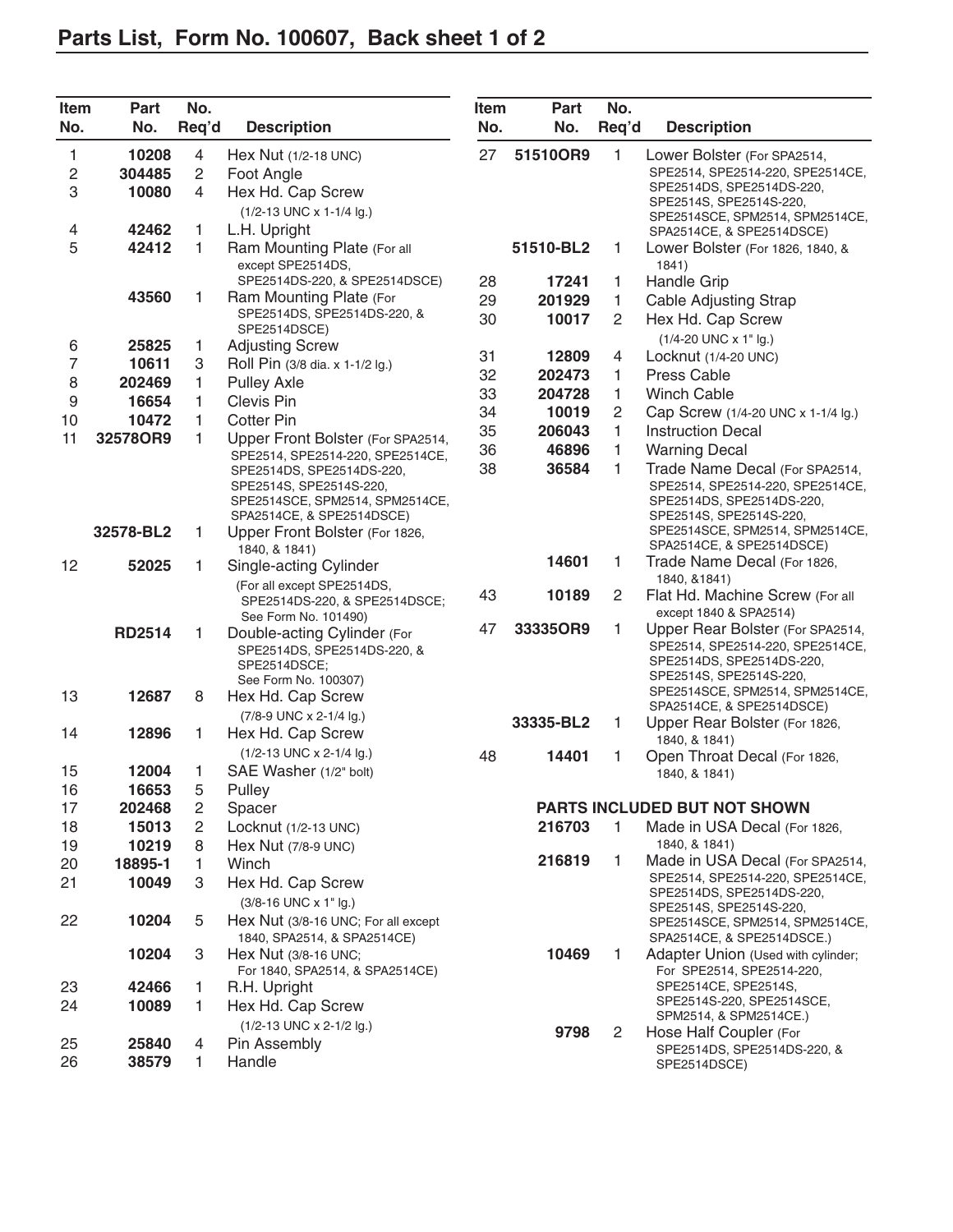#### **ELECTRIC PUMP (USED ON 1841, SPE2514, SPE2514-220, & SPE2514CE)**  $\overline{\mathbf{1}}$ **Item Part No. No. No. Req'd Description** 1 **9063** 1 Gauge 1 Electric Pump (For 1841; See Form No. 100577) PE172 1 Electric Pump (For SPE2514; See Form No. 100577) **PE172-50-220** 1 Electric Pump (For SPE2514-220; See Form No. 100585)  $\overline{2}$ PE82-E220 1 Electric Pump (For SPE2514CE; 5 See Form No. 108120) 3 **50931** 1 Pump Mounting Bracket 4 **9670** 1 Tee Adapter 5 **350158** 1 Hydraulic Hose (For 1841, SPE2514, & SPE2514-220) **9769E** 1 Hydraulic Hose (For SPE2514CE) **6** 6 **10469** 1 Straight Fitting  $\circ$   $\circ$  $\circ$  $\circ$ **PARTS INCLUDED BUT NOT SHOWN**  $\circ$ **350989** 1 CE Decal (For SPE2514CE) 3 **NOTE: Pump mounting hardware is included with the pump for these presses.**

### **HAND PUMP (USED ON 1826, SPM2514, & SPM2514CE)**



| <b>Item</b> | Part     | No.   |                                     |
|-------------|----------|-------|-------------------------------------|
| No.         | No.      | Reg'd | <b>Description</b>                  |
| 1           | 4016     | 1     | Hand Pump (For 1826;                |
|             |          |       | See Form No. 101800)                |
|             | P159     | 1     | Hand Pump (For SPM2514 &            |
|             |          |       | SPM2514CE;                          |
|             |          |       | See Form No. 101796)                |
| 2           | 9670     | 1     | Tee Adapter                         |
| 3           | 350158   | 1     | Hydraulic Hose (For 1826,           |
|             |          |       | SPM2514, & SPM2514-220)             |
|             | 9769E    | 1     | Hydraulic Hose (For SPM2514CE)      |
| 4           | 42733WH2 | 1     | <b>Mounting Bracket</b>             |
| 5           | 10648    | 1     | 45° Elbow                           |
| 6           | 9063     | 1     | Gauge                               |
| 7           | 12029    | 3     | Wing Nut                            |
| 8           | 12680    | 3     | <b>Thumb Screw</b>                  |
| 9           | 10469    | 1     | <b>Straight Fitting</b>             |
|             |          |       | <b>PARTS INCLUDED BUT NOT SHOWN</b> |
|             | 350989   | 1     | CE Decal (For SPM2514CE)            |
|             |          |       |                                     |
|             |          |       |                                     |
|             |          |       | Sheet No.<br>2 of 2                 |

**Rev. 2 Date: 09 Dec 2008**